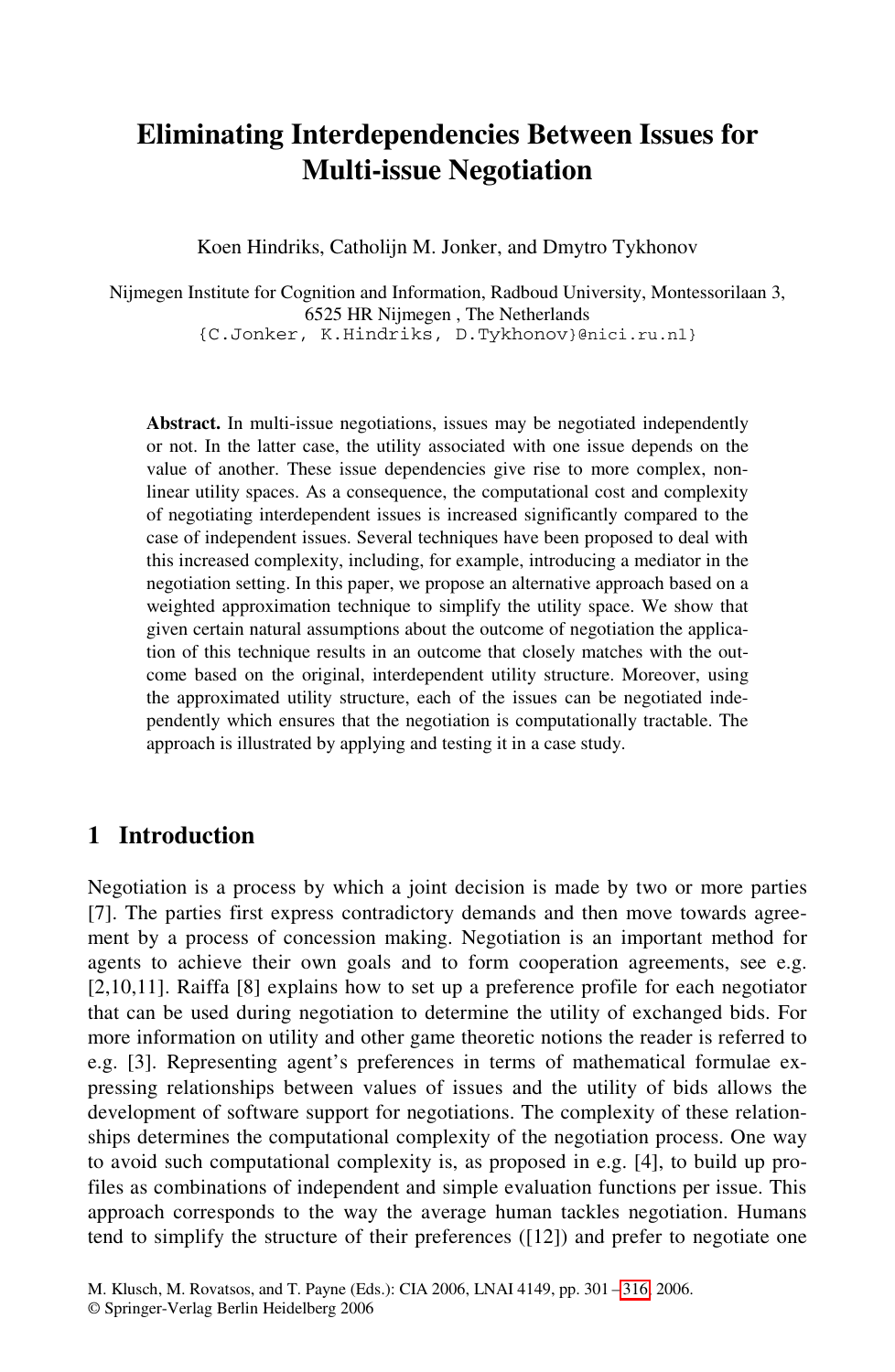issue at a time, which means that issues influence the utility of a bid independently from each other. Absence of issue dependencies allows for the use of efficient negotiation strategies. Until now this approach is only applicable if the values of the different attributes in the domain are independent from each other. However, in some domains the issues are interdependent.

In some domains, however, issue dependencies influence the overall utility of a bid. In such cases it is no longer possible to negotiate one issue at a time and Klein at al in [5] argue that there is no efficient method that an agent can use to negotiate multiple issues, even if the agent tries to guess the opponent's profile. The authors propose to use a mediator who uses a computationally expensive evolutionary algorithm that can solve non-linear optimization tasks of high dimensionality. Bar-Yam [1] shows that in a multi-issue negotiation with issue dependencies the utility can only be described by non-linear functions of multiple issue variables.

In this paper, we present a new approach to tackle the complexity problem of a utility space with interdependent issues that is based on the following observations. First, not all bids are equally important for negotiation: there are some bids which are not acceptable for the agent or are too optimistic to be an outcome of the negotiation. In effect, it is possible to indicate an expected region of utility of the outcome. Second, in real life cases a profile can be modeled by utility functions that are far from "wild"; they have a structure that is far from random. This paper proposes weighted averaging as a method to approximate complex utility functions with simpler functions that is based on these observations. Furthermore, the method provides a way to check the adequacy of the approximation by a measure of the introduced error.

The paper is organized as follows. The next section provides a formal definition of utility spaces containing interdependencies between issues. Section 3 describes the approximation method for eliminating such dependencies. A leading case study is used throughout the paper to illustrate the method. The theme of Section 4 is the analysis of the approximation with respect to the original utility space in the same negotiation setup. Section 5 summarizes the paper with conclusions about the proposed approximation method.

### **2 Utility of Interdependent Issues**

The overall utility of a set of independent issues can be computed as a weighted sum of the values associated with each of the separate issues. As is common (see e.g. [4,8]), an evaluation function is associated with each issue variable and the utility of a bid then is computed by the following weighted sum of the issue evaluation functions:

$$
u(x_1, x_2) = w_1 ev_1(x_1) + w_2 ev_2(x_2)
$$
 (1)

In equation (1), the (weighted) contribution of each issue to the overall utility only depends on the value associated with that issue and the contribution of a single issue can be modeled independently from any other issues. Evaluation functions for independent issues thus have the same properties as the utility function associated with the bids that consist of multiple issues: it maps issue values on a closed interval [0; 1].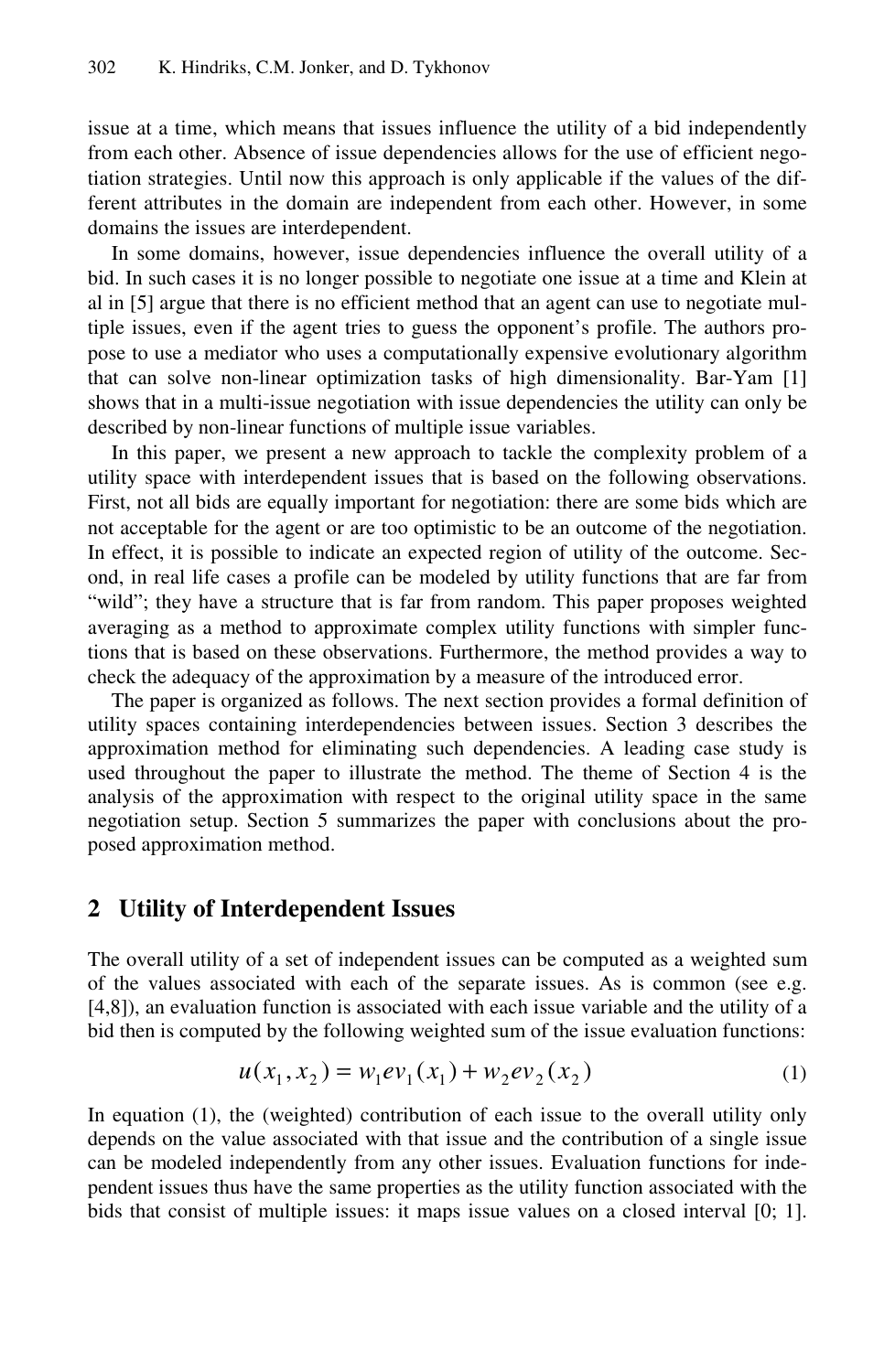This setup can be used for issue values that are numeric (e.g., price, time) as well as for issue values taken from ordered, discrete sets (e.g., colors, brands).

Bid utility functions that are weighted sums of the contribution of single issue values to the overall utility cannot be used, however, for modeling dependencies between issues. The value of one issue may depend on that of another, thus influencing the utility of a bid that includes both issues. For two issues, dependencies between these issues give rise to a generalization of equation (1) to:

$$
u(x_1, x_2) = w_1 e v_1(x_1, x_2) + w_2 e v_2(x_1, x_2)
$$
 (2)

It is easy to generalize (2) to more than two issues. In that case, dependencies between selected subsets of issues instead of all issues may have to be considered.

As an illustrative example of dependent issues, in this paper, we consider the negotiation of an employment contract where two important issues are at stake: the number of days that have to be worked and the number of days that childcare will be provided by an employer. In the example, the candidate employee additionally has to take into account a dependency between these two issues: working time (issue variable  $x_1$ ) needs to be balanced with the time s/he needs to spend with his/her child (issue variable  $x_2$ ). Assuming that the partner of the candidate is working too and can take responsibility for only part of the childcare, the candidate has promised that s/he will take care of the child for at least 2 days, either by taking care in person, or by finding professional childcare. Thus the child care issue is really important and in case the employer proposes a contract for 5 days our candidate will try to negotiate a result which includes at least 2 days of childcare. In terms of utility, bids with 5 working days and less than 2 days of childcare have a low utility (e.g.  $u(5,0) \approx 0.1$ ,  $u(5,1) \approx 0.5$ ). In case the employer proposes a contract for only 4 days, the candidate will need to negotiate a result including only one day of childcare and a bid of 4 working days and one day of childcare has an acceptable utility value associated with it (e.g. u(4,0)≈0.25, u(4,1)≈0.55) though the candidate would prefer to work more. With respect to bids of the employer that require the candidate to work 3 days or less, there is no problem regarding the caretaking of the child. In that case, the childcare issue has much less influence on the value of the bid (e.g. u(3,0)≈0.35, u(3,1)≈0.55. Even in this relatively simple example, the values associated with each of the issues cannot be modelled independently and overall utility cannot be calculated using equation (1). The contribution of the childcare issue to overall utility depends on the number of working days associated with the other issue and vice versa in a way that introduces non-linear dependencies between the issues. Such non-linear dependencies can only be modelled by equation (2). To make the example concrete, the candidate's preferences are modelled using the following evaluation functions:

$$
ev_1(x_1, x_2) = 0.01x_1^2 + 0.03x_1x_2 + 0.028x_2^2
$$
 (3)

$$
ev_2(x_1, x_2) = -0.04x_1^2 + 0.13x_1x_2 - 0.11x_2^2 + 1
$$
 (4)

Figure 1 shows the utility space of the candidate employee defined by the evaluation functions (3) and (4) and weights  $w_1 = w_2 = 0.5$ .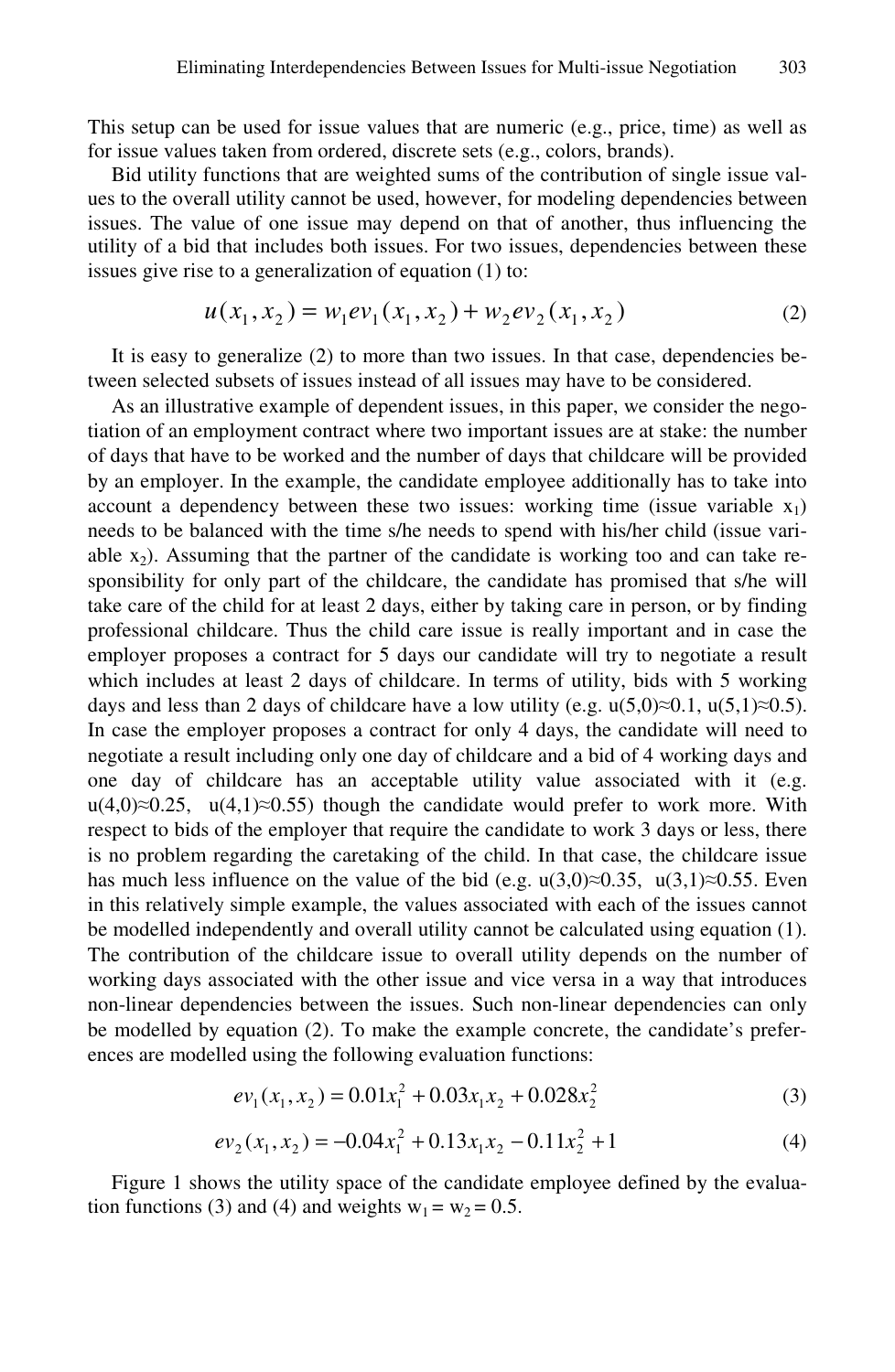

Fig. 1. Utility space of the candidate employee with issue dependencies

The representation of a complex, interdependent utility space by evaluation functions as in equation (2) is similar to the model proposed in [5]. In contrast with Klein et all., who discuss binary issues only, however, we allow multi-valued, discrete, as well as continuous issues. Even so, they show that the computational complexity of searching through a utility space based on issue dependencies grows exponentially and cannot be handled efficiently by either agent when the opponent's utility function is unknown. Such complex negotiations are most efficiently handled by revealing the utility functions of the negotiating agents to a mediator that is trusted by both parties (cf. [5]). Computationally simple and efficient approaches covered in [6] mostly rely on the independence of issues to determine their next bid and are not applicable.<sup>1</sup>

# **3 A Method for Approximating Complex Utility Spaces**

Due to the inherent computational complexity and the limited number of negotiation strategies that can be used to handle issue dependencies in negotiations, it would be beneficial to have methods that simplify the negotiation process of dependent issues without using a mediator. One particularly interesting option is to investigate the complexity of the utility space itself and try to eliminate the dependencies between issues. In case issue dependencies can be eliminated, various alternatives for efficient negotiation become available: Searching through the utility space of multi-issue bids becomes feasible and negotiation strategies for independent issues can be applied.

In this section, a method based on weighted approximation is proposed to eliminate issue dependencies. It uses an averaging technique in which some general observations about negotiation have been integrated and which can take available knowledge about a negotiation domain into account. In particular, knowledge about the relative importance of bids and about outcomes which reasonably can be expected are part of the weighted averaging method.

l

<sup>1</sup> As we discuss below, however, the approach can be adapted by using exhaustive search through the utility space, but becomes intractable and in practice works only for small utility spaces.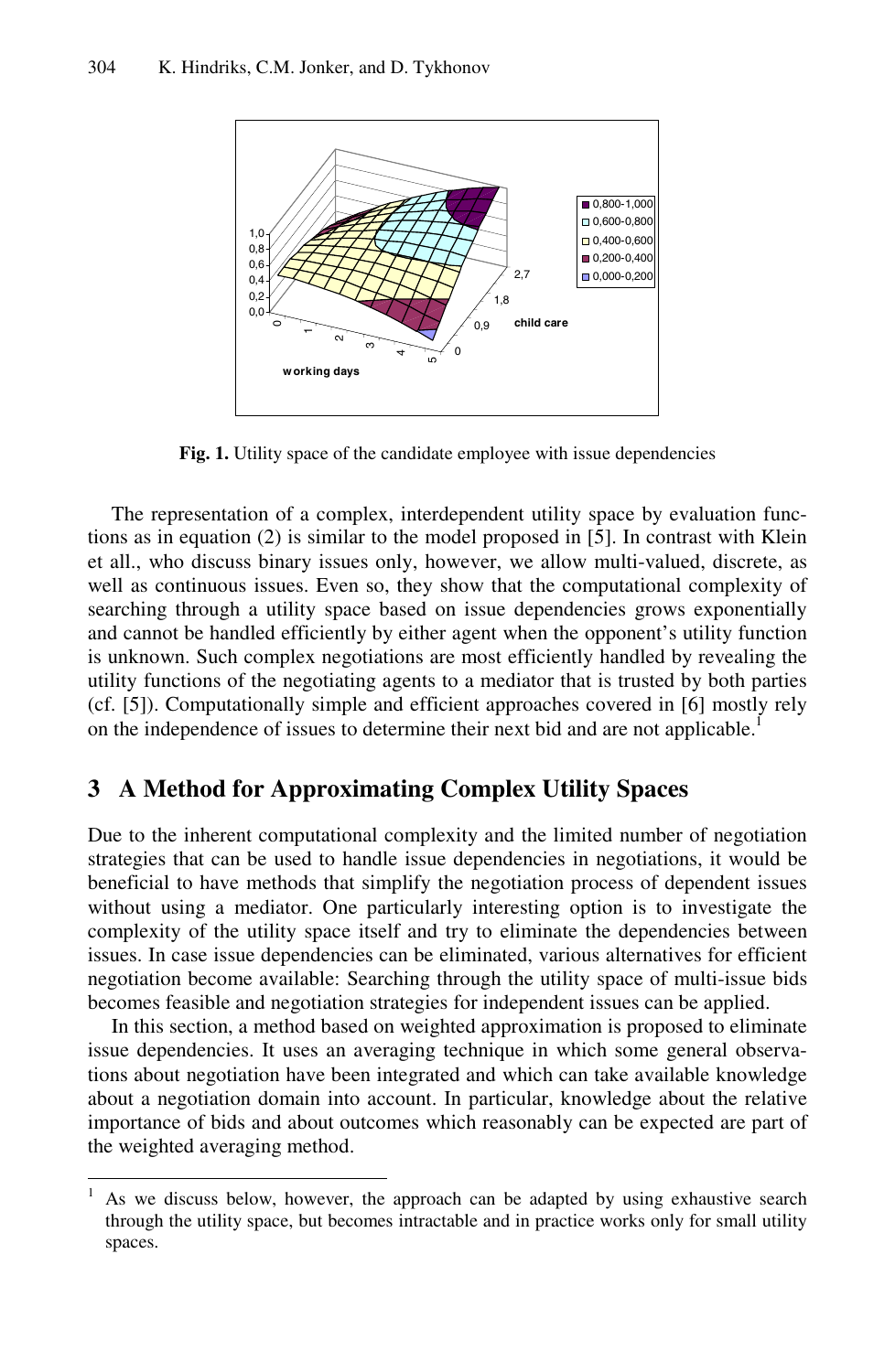Although elimination of issue dependencies implies a loss of information and accuracy with regard to utility, it is shown in this paper that if the influence of one issue on the associated value of another issue is "reasonable" (i.e., the utility space is not too wild) a good approximation of the complex utility space can be obtained.

The averaging technique proposed in this paper for eliminating dependencies is valid for utility spaces that have a certain "smooth" structure. The technique averages the values of bids close to each other. Therefore, utilities should not fluctuate too much from one bid to another within the proximity range set by the technique. In real life, common negotiations, this limitation on the applicability of the method is not seen as a problem considering that it is cognitively hard to make sense of wildly fluctuating utility spaces. As an indication, we think that the techniques are applicable to utility functions that can be modeled by polynomial functions of modest power. If the nature of the utility space is not clear, the applicability of the proposed techniques has to be tested for that case. A case study illustrates that the elimination of dependencies does not result in significant changes of the negotiation outcome. Additionally, a method for analyzing and assessing the difference between the original and approximated utility space is provided. This method analyze and assess the results can always be applied to arbitrary utility spaces.

Our main objective thus is to find and present a method for transforming a utility space  $u(x_1,x_2)$  based on dependent issues that can be represented by equation (2) to a utility space  $u'(x_1,x_2)$  without such dependencies that can be represented by equation (1). There exist various techniques to transform complex (utility) spaces with nonlinear functional dependencies between variables to spaces which are linear combinations of functions in a single variable [13]. For our purposes, we are particularly interested in the linear separability of non-linear evaluation functions of dependent issues. The main idea is to transform a utility space  $u(x_1,x_2)$  into an approximation  $u'(x_1,x_2)$ of that space by approximating each of the evaluation functions  $ev_i(x_1,x_2)$  by a function ev'<sub>i</sub>(x<sub>i</sub>) in which the influence of the values of other issues x<sub>i</sub>, j≠i, on the associated value  $ev_i(x_1,x_2)$  have been eliminated. Mathematically, the idea is to "average out" in a specific way the influence of other issues on a particular issue.

The weighted averaging method takes as input a utility space based on non-linear issue dependencies (i.e. issues cannot be linearly separated<sup>2</sup> and transforms it into a utility space that can be defined as a weighted sum of evaluation functions of single issues (i.e. issues are independent). The weighted averaging method consists of the following steps:

- 1. As a first step, estimate the utility of an expected outcome that is reasonable (given available knowledge). This estimate is called the "m-point" and is used to define a region of utility space where the actual outcome is expected to be.
- 2. Select a type of weighting function. The selection of a weighting function is based on the amount of uncertainty about the estimated m-point (expected outcome) in the previous step.

-

In geometry, when two sets of points in a two-dimensional graph can be completely separated by a single line, they are said to be linearly separable. In general, two groups are linearly separable in n-dimensional space if they can be separated by an  $n - 1$  dimensional hyperplane.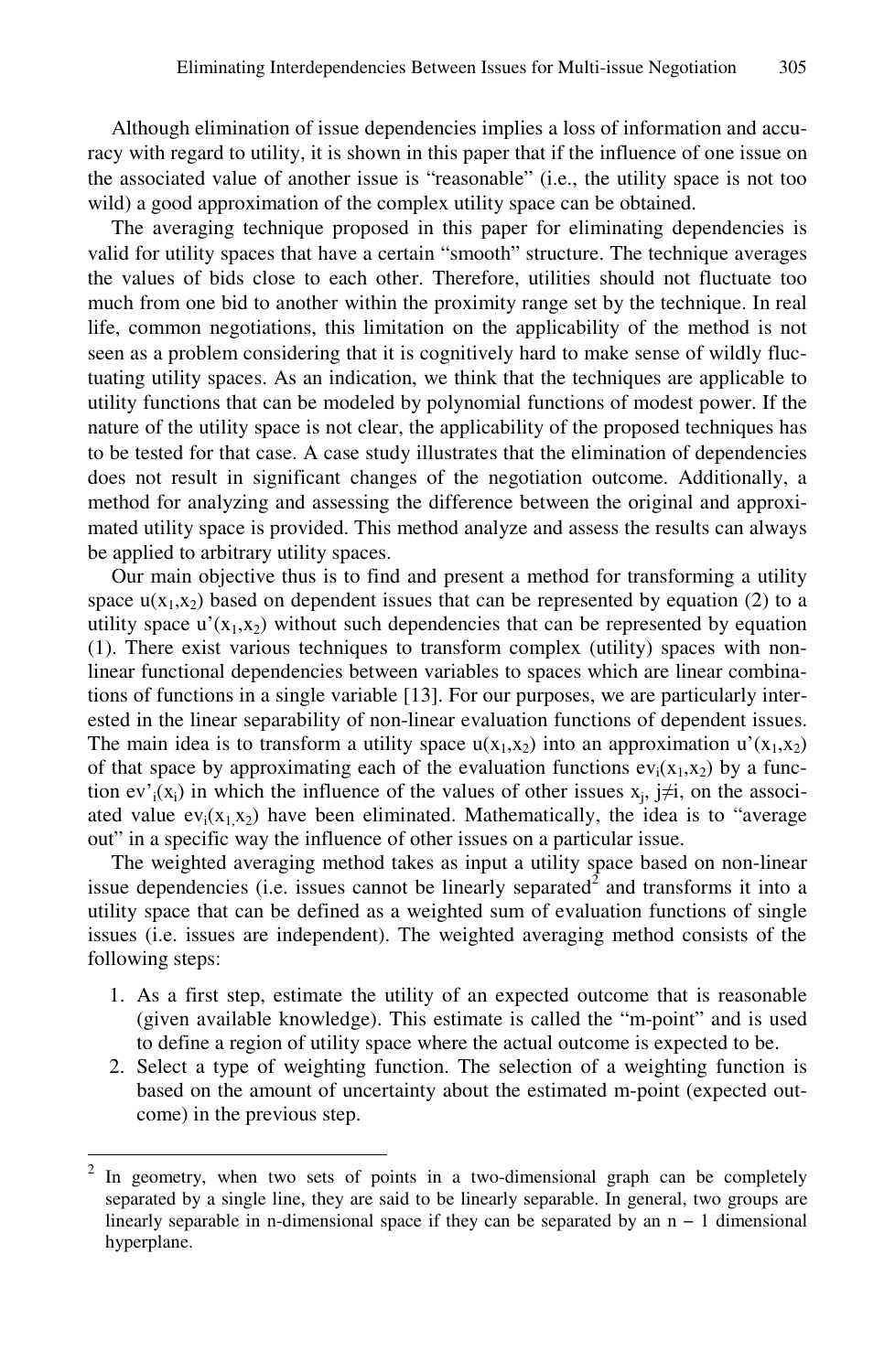- 3. Calculate an approximation of the original utility space based on non-linear issue dependencies using the m-point and the weighting function determined in the previous step. The result of this step is a utility space that can be defined as a weighted sum of evaluations of independent issues (a function of the form of equation  $(1)$ ).<sup>3</sup>
- 4. Perform an analysis of the difference of the original and approximated utility space by means of a δ-function to assess the range of the error for any given utility level. In this final step, based on the assessment, thresholds for breaking off the negotiation or accepting opponent's bids can be reconsidered.

Finally, the results of the approximation method can be used in combination with a particular negotiation strategy. In section 4, we study the results of using an approximated utility space for the child care example in a negotiation strategy and compare the results with an approach based on the original utility space. The sections below explain each of the steps in more detail and illustrate how these steps achieve the objective of eliminating issue dependencies.

### **3.1 Estimate an Expected Outcome**

Any approach based on using uniform arithmetical averaging methods has the effect of discarding information uniformly. Such an approach does not take the final goal of negotiation into consideration: the negotiation outcome. A uniform averaging method is indifferent to the fact that even before negotiation starts it can be assumed that certain regions of the utility space are more relevant to the negotiation than others. Some general observations about the structure of utility spaces that can be associated with negotiations taken from actual practice provide additional insight that can be used to increase the effectiveness of an approximation technique.

Consider, to make clear what we mean, a worst case scenario in which two agents A and B associate completely opposite utilities with bids. In other words, what is valuable for agent A is of no value for agent B. Formally, we can express this opposition in terms of utility functions as follows:

$$
u_A(x_1, x_2) = 1 - u_B(x_1, x_2)
$$
\n(5)

Given these utility functions, it is easy to see that the Nash product is 0.25 with associated utility values  $u_A(x_1,x_2)=u_B(x_1,x_2)=0.5$  and the same point within the utility space is an efficient negotiation outcome when using Kalai-Smorodinsky criteria, that is, a Pareto-optimal outcome with equal utilities for both parties. Assuming such opposite interests, none of the agents would accept a bid which has a utility below 0.5.

Typically, however, negotiations do not fit such worst case scenarios and there is something to gain for both parties. Formally, this means that there exist acceptable negotiation outcomes, i.e. bids, with associated utilities that are higher than 0.5. In such cases, the utility spaces of the negotiating opponents are not completely opposite as expressed by (11). This line of reasoning makes clear that in general we may as-

 3 In the more general case of more than two issues, an evaluation function may depend on more than two issues and one of those issues has to be selected to be separated from the other issues.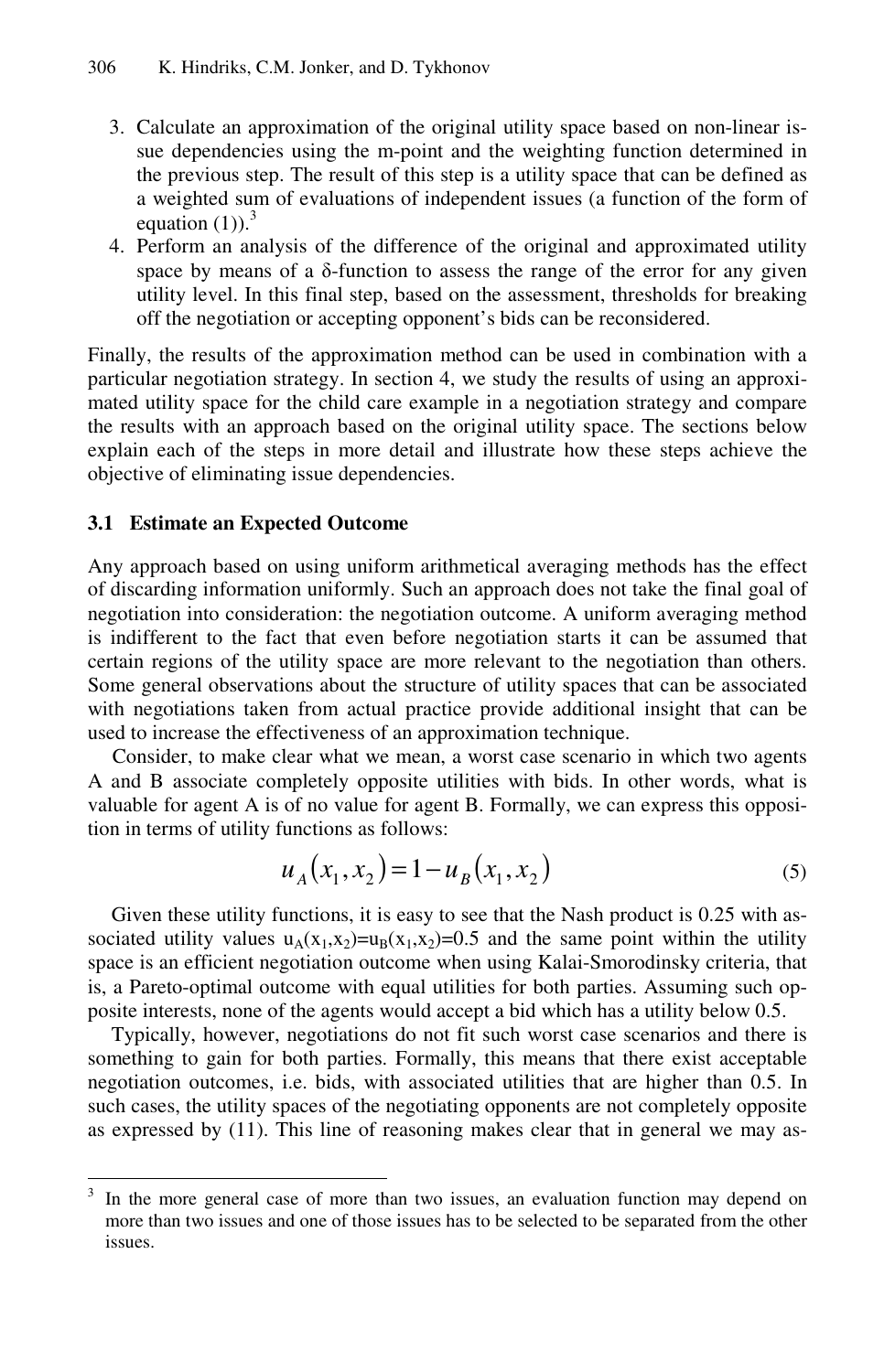sume that the expected outcome of the negotiation is located somewhere in the open utility interval (0.5; 1) and this region in the utility space is generally of more importance in a negotiation.

It follows from the previous considerations that some regions within the utility space are more important for obtaining a good negotiation outcome than others and in the approximation method proposed should be approximated as good as is possible. As a first step to identify these regions, an agent can estimate an expected outcome which would identify with some probability one of the more relevant points in the utility space. We call this point the "m-point".

An agent will be able to estimate an expected outcome with reasonable exactness only if it has some knowledge about the opponent's profile. In that case, as we illustrate below, the m-point can be computed in two steps. But even if an agent lacks any information whatsoever about its opponent an m-point can be based on considerations of the agent's own utility space. In the latter case, we propose that the mpoint can be identified with the average of the break-off point (an agent breaks off a negotiation in case any utility with a lower utility is proposed) and the maximum utility in the utility space. In the childcare example, the break-off point equals 0.37, which is equal to the minimum utility that still satisfies the candidate employee's childcare constraint.

A second, more informed method to determine an expected outcome can be used when the agent does have some information, e.g. based on previous experience, concerning the opponent's profile. In the childcare example, assuming that the employer will take the child care request seriously into consideration, but will try to minimize his contribution in this regard, bids with 1-2 child care days are reasonable to expect. Additionally, it may be more or less certain that the employer prefers the employee to work as much as possible and that these issues are independent from the other. Then, as an estimated model of the opponent's profile, the following evaluation functions can be used, which, using equal weights of .5, specified by:

$$
ev_1(x_1) = x_1/5
$$
 (6)

$$
ev_2(x_2) = (3 - x_2)/3 \tag{7}
$$

An estimate of the expected outcome can now be computed from the agent's own utility space and the educated guess of the opponent's utility space using Kalai-Smorodinsky criteria, which ensures that a Pareto-optimal outcome is selected and the expected outcome is not strongly biased in favour of either one of the parties (see figure 8). Calculating the utility in our example yields *m=*0.74. This estimate may still be quite uncertain, but we will discuss this issue more extensively below. The estimated outcome only defines one parameter of the approach.

#### **3.2 Select Weighting Function**

As discussed above, not all points within the utility space are equally important for obtaining a good negotiation outcome. To take into account the relative importance of certain regions within the utility space, we introduce a weighting function associating a weight with each point (its "importance") in the utility space. In general, there are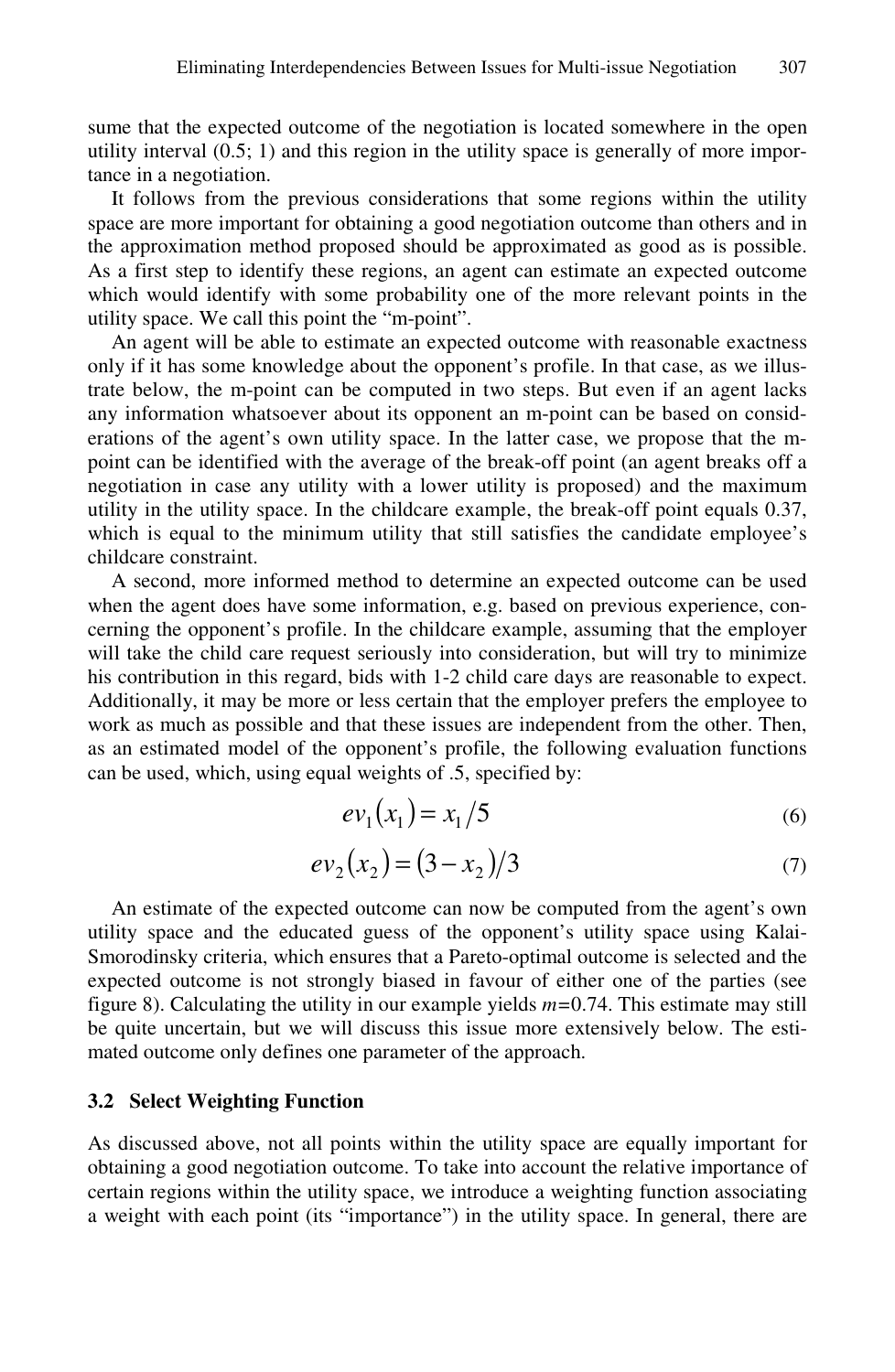two useful considerations that can be made which provide clues for constructing an appropriate weighting function.

The first consideration is that a certain range of utility values are of particular interest in the negotiation. Also, certain bids may be more "appropriate" than others in a negotiation. As an example, bids with utility values below a break-off point are less significant than other bids and do not have to be approximated as well as others. In the childcare example, provided with the relevant domain knowledge, it is moreover unreasonable for our candidate employee to propose to do no work and at the same time to request 5 childcare days.

The first consideration concerning the approximation of the utility space can be given a formal interpretation by associating the highest weight with the expected outcome (the "m-point" identified above, located within the (0.5;1) interval).

The second consideration is the fact that an agent may be more or less uncertain about its estimate of the utility of the negotiation outcome. To take this into account, we propose to use two different functions depending on the level of uncertainty that the agent has about the estimate of the *m*-parameter. In case the agent does not have information about the opponent, nor any past experience with the particular negotiation domain and is quite uncertain about the most probable outcome, a relatively broad range of utility values around the expected outcome should be assigned a high weight. As a consequence, bids in a rather wide neighborhood of the m-point are equally important for the negotiation and only extreme points (with utilities close to one or zero) do not have to be approximated very accurately. Given a relatively large uncertainty, we propose to use a polynomial function of the second order, which is rather flat near the m-point and declines closer to the extreme utilities (see figure 2a). The corresponding weighting function  $\psi$  then can be computed as follows:

$$
\psi(x_1, x_2) = \frac{2}{m} u(x_1, x_2) - \frac{1}{m^2} u^2(x_1, x_2)
$$
\n(8)

In the case the agent is reasonably certain about the estimate, for example, when the most probable region of the negotiation outcome is well defined on the basis of domain knowledge, knowledge about the opponent or experience gained in previous negotiations, a weighting function with a stronger differentiation of utilities values can be used. In that case, a Gaussian function that is defined in terms of a maximum point *m* and spread σ can be used that assigns high weights only to bids with a utility close to the expected outcome *m* (see figure 2b):

$$
\psi(x_1, x_2) = e^{-\frac{(u(x_1, x_2) - m)^2}{\sigma^2}}
$$
\n(9)

The spread parameter  $\sigma$  provides an indication of the agent's certainty about expected outcome. In both cases, the *m*-parameter represents the expected outcome and is a point in the interval  $(0.5; 1)$ ;  $\psi$  assigns the m-point the maximal weight of 1.0.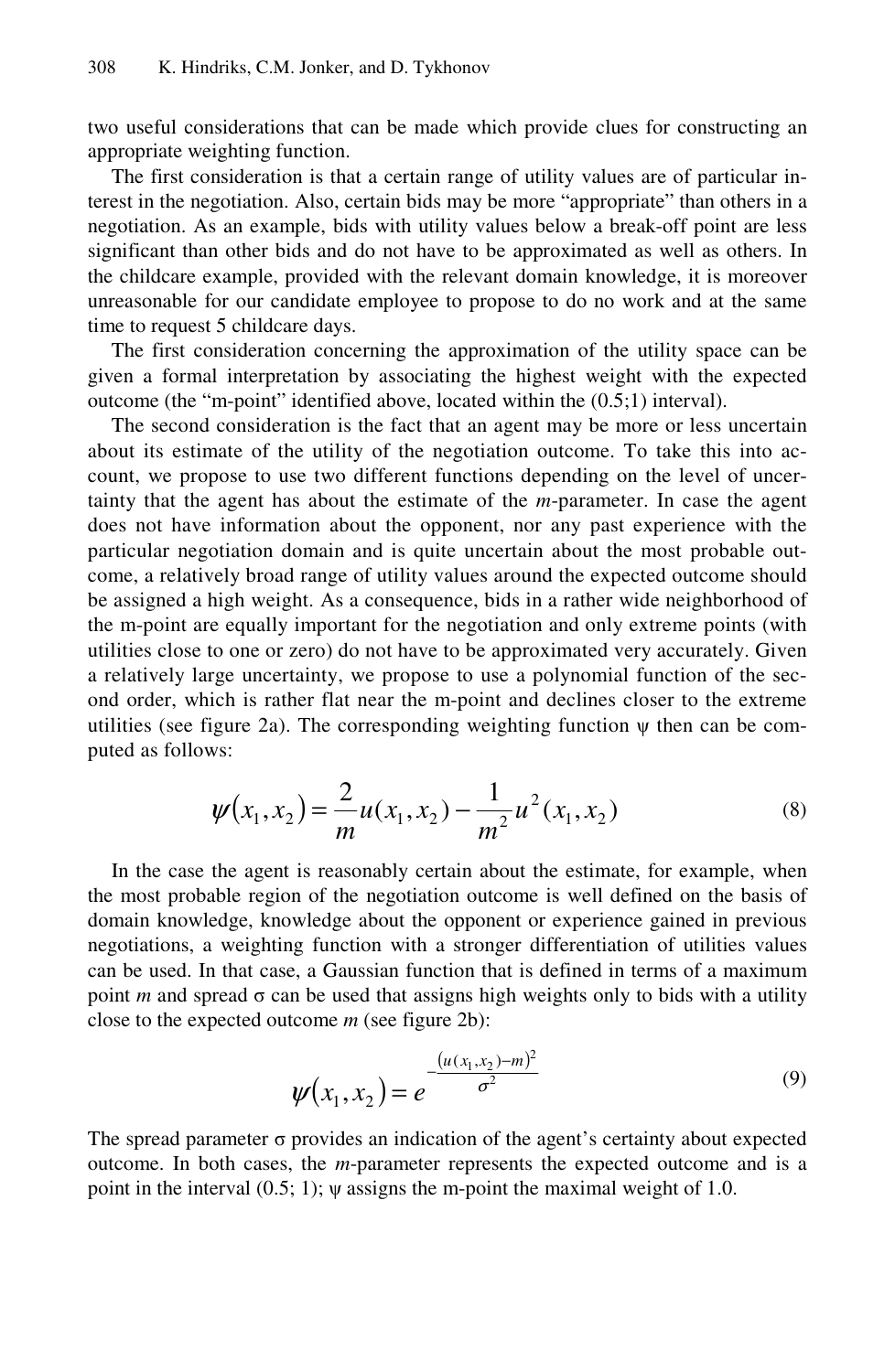

**Fig. 2.** Example of ψ function for *m*=0.74

In our example, an educated guess of the opponent's profile could be made and therefore a Gaussian weighting function is selected and a value for the "spread"  $\sigma$ needs to be determined. To this end, we use the  $3\sigma$  rule (or "Empirical rule"), which says that (most likely) 99,7% of all outcomes will be in the interval  $(m -3\sigma, m +3\sigma)$ , which gives us  $\sigma = (0.37 + 0.74)/(2 \times 3) = 0.19$ .

#### **3.3 Compute Approximation of Utility Space**

Using the weighting function  $\psi$  a weighted approximation technique can be defined. The weighted approximation technique proposed here first multiplies each evaluation value with its corresponding weight and then averages the resulting space by integration. In the equation below, a function  $\omega$  is introduced instead of  $\psi$  since the weighting must be normalized over the interval of integration. The range of integration is identical to the range of the integrated issue.<sup>4</sup>

$$
ev_i'(x_1) = \int_{\xi_1}^{\xi_2} \omega_2(x_1, x_2) ev_i(x_1, x_2) dx_2 \tag{10}
$$

Formally, the weighting function  $\omega$  is defined by:

l

$$
\omega_2(x_1, x_2) = \frac{\psi(x_1, x_2)}{\int_{\xi_1}^{\xi_2} \psi(x_1, x_2) dx_2}
$$
\n(11)

So far we have been assuming a negotiation with only two issues. It is not difficult, however, to generalize the approximation technique to arbitrary numbers of issues. In case a negotiation involves *N* issues with interdependencies between these issues, and

<sup>&</sup>lt;sup>4</sup> If the issue has discrete values, integration simply means summation over all these values.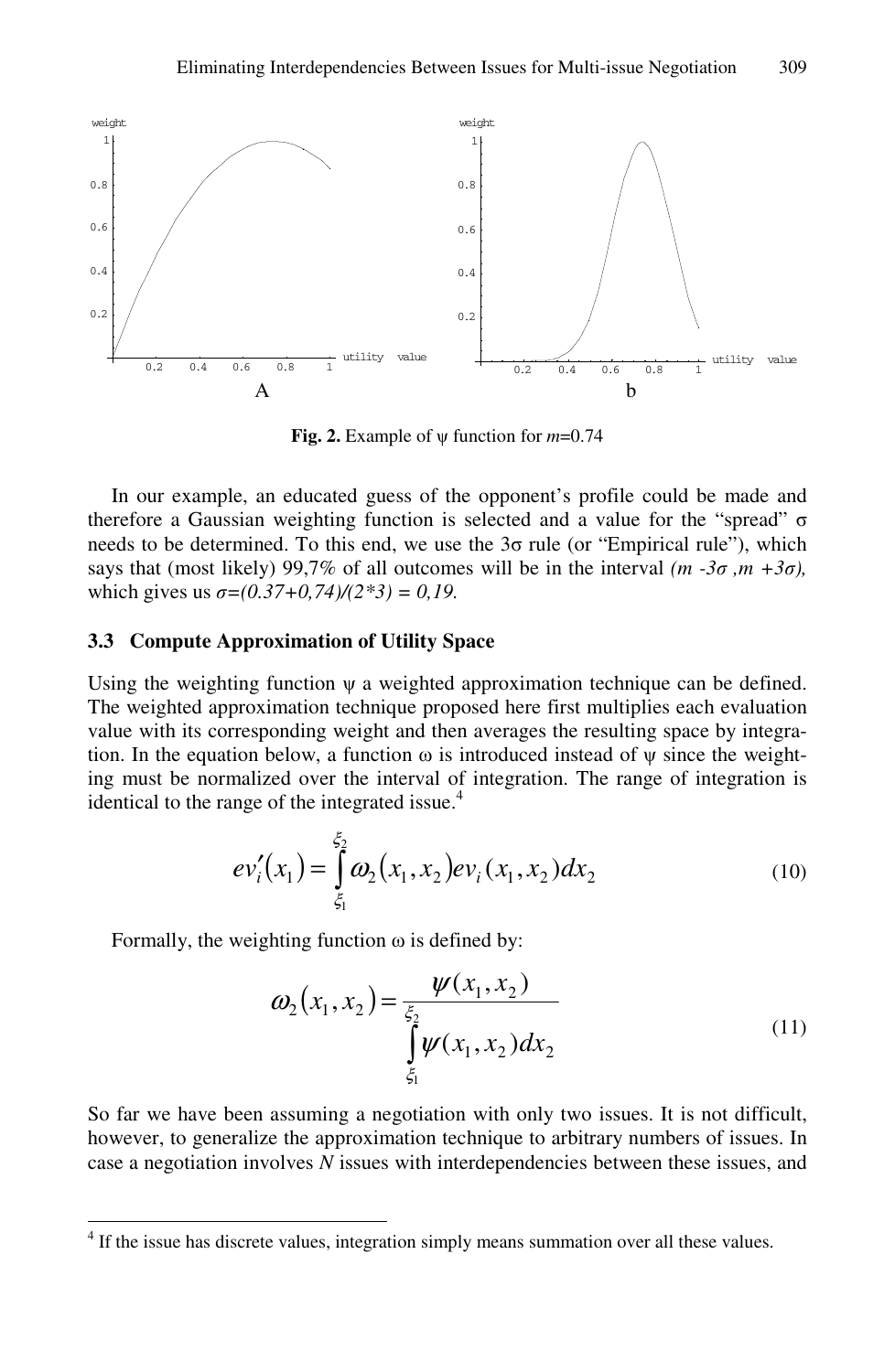evaluation functions  $ev_i(x_1, x_2, \ldots, x_N)$  for the *i*<sup>th</sup> issue are given, equation 14 generalizes to the equation below:

$$
ev'_{i}(x_{i}) = \int_{V} \omega_{i}(x_{1}, x_{2},..., x_{N}) ev(x_{1}, x_{2},..., x_{N}) dV
$$
\n(12)

Here *V* is a volume of *N-1* dimensionality build on the dimensions  $\{x_1, x_2, \ldots, x_i\}$  $1, x_{i+1},...,x_N$ . Of course, not all issues have to depend on all others. The approximation technique can be applied sequentially for each evaluation function in the negotiation setup, which involves dependencies between issues.

As an illustration, we apply the weighted averaging technique to our employment contract negotiation. Figure 4 shows the  $\psi$ -functions for the original utility space using a polynomial function (8) for the left chart and a Gaussian function (9) for the right one. The flat section in the middle of the left chart represents a rather wide neighborhood of the m-point: this corresponds to the expected outcome and weights in its neighborhood are high. Outside this region the weighting function slowly declines to zero. For the Gaussian function (right chart) we obtain a different picture: the function has high values (close to 1) for the small band of bids with utility values close to the m-point and declines rapidly for the remainder of the utility space.



**Fig. 3.** Examples of ψ-functions for the employee's utility space: (a) polynomial function with m=0.74; (b) Gaussian function with m=0.74 and  $\sigma$ =0.19

We apply expressions (10) and (11) to the evaluation functions of our employment contract negotiation example to derive an approximated utility space without interdependencies from the original utility space. Figure 5 shows the utility spaces obtained by approximation with a polynomial weighting function (a) and a Gaussian weighting function (b).

The utility spaces obtained by approximation with the polynomial and Gaussian weighting functions have a similar structure. However, the Gaussian weighting function due to its stronger utility discrimination power makes it more precise in the vicinity of the m-point. This is explained in more detail in the next section.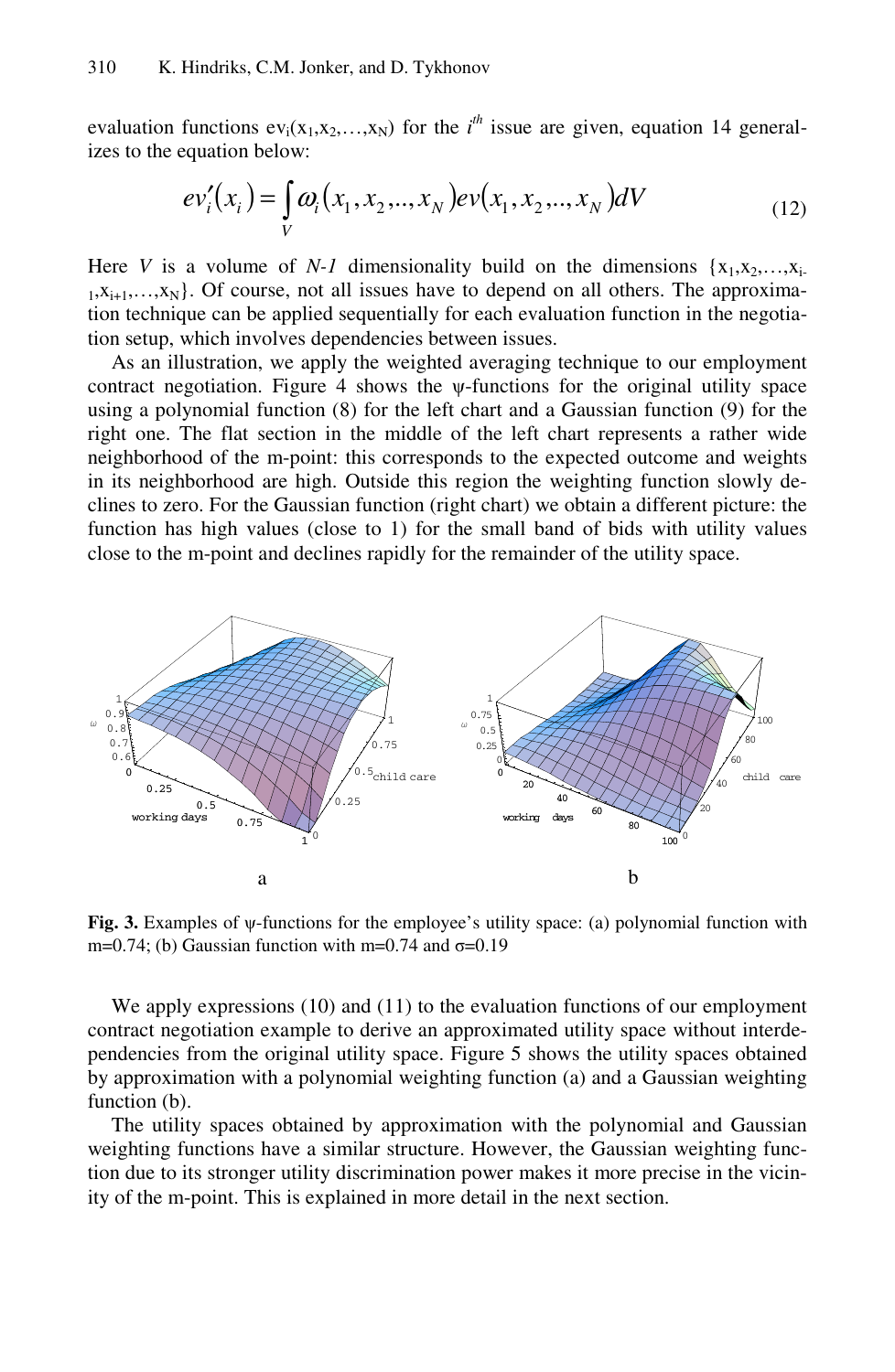

**Fig. 4.** The approximation by (a) the weighted averaging method using a polynomial weighting function with m=0.74 and (b) the Gaussian weighting function with m=0.74, sigma=0.19

#### **3.4 Analyze Difference δ with Original Utility Space**

The technique presented approximates the original utility space and consequently, introduces an error in the utility associated with bids. To obtain a measure for the distance of the values of bids in the original utility space compared to the bids in the approximated utility space, a difference function δ can be defined as follows:

$$
\delta(x_1, x_2) = |u(x_1, x_2) - u'(x_1, x_2)| \tag{13}
$$

As is to be expected, the  $\delta$ -values for the approximation using the Gaussian weighting function shift the utility considerably for some bids. For certain bids in the childcare example, the difference is almost 0.5. However, this only is the case for bids that are unreasonable and are not relevant for reaching a negotiation outcome. In particular, this shift in utility occurs for bids that involve more days of child care than working days. Approximations of the utility of bids that are close to the m-point are very good and close to zero.

To see the effect of the weighted averaging method near the m-point we take a section in the original utility space for the m-point (m=0.74 for our negotiation example). By fixing the utility to 0.74, an expression can be obtained for the value of one of the issues as a function of another one:

$$
u(x_1, x_2) = 0.74 \implies x_1 = f(x_2) \tag{14}
$$

The function thus obtained can be substituted into the expression of the delta function (10). This provides us with the values of  $\delta$  for a fixed utility as a function of only one of the issues, and can be obtained for other utility values in a similar way.

The δ-values obtained by weighted averaging with the polynomial weighting function and the Gaussian weighting function for utility equal to 0.74 are rather small for both (see Figure 6b), but weighted averaging with a Gaussian function produces smaller approximation errors: it is almost twice as good. For bids with utilities of 0.9 the δ-values (see Figure 6c) rise in comparison with that of 0.7, however, the Gaussian weighting function still gives a better result. For bids with a utility of 0.5 (see Figure 6a) the  $δ$ -values are quite similar.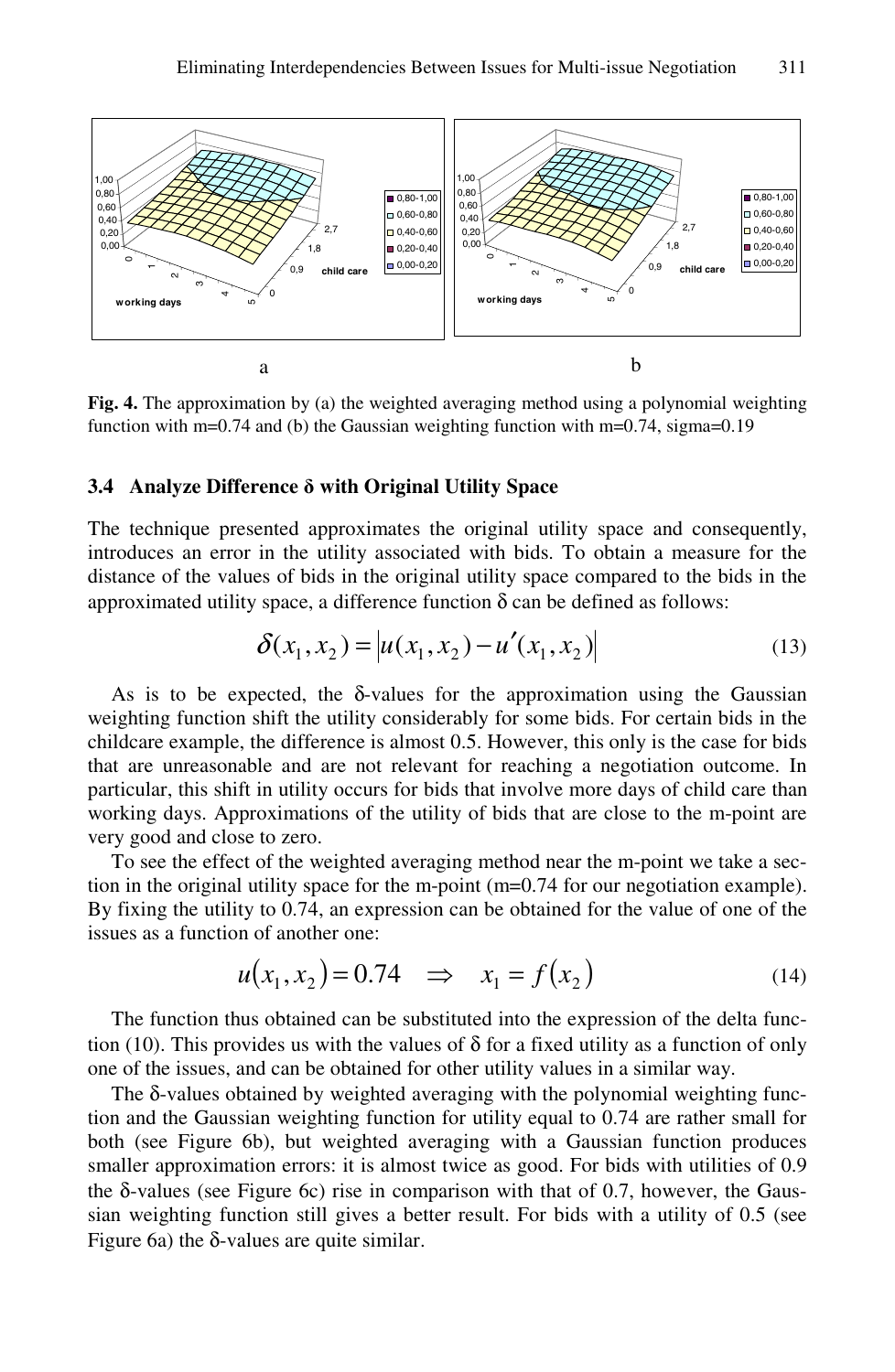

**Fig. 5.** Graphs depicting values of the  $\delta$  functions for utility equal to (a) - 0.5, (b) – 0.7 in the original space based on a polynomial weighting function (solid line), and a Gaussian weighting function (dashed line).



**Fig. 6.** Original and averaged utility values running through maximum δ-point

In figure 7, a worst case analysis is illustrated. It presents the utilities for extreme values of childcare (figure 7a) and for the number of working days (figure 7b) that run through the maximum  $\delta$ -value, corresponding to the bid with 0 working days and 3 days of childcare. It shows that the evaluation function associated with 0 days of child care (0 working days) is almost mirrored with respect to the evaluation function associated with 3 days of child care (5 working days). In effect, this shows that our child care example presents a serious test for our approximation method that somehow has to average these differences.

# **4 Case Study**

In this section, a particular negotiation strategy is used to study the bids that an agent will offer during a negotiation using the original as well as the approximated utility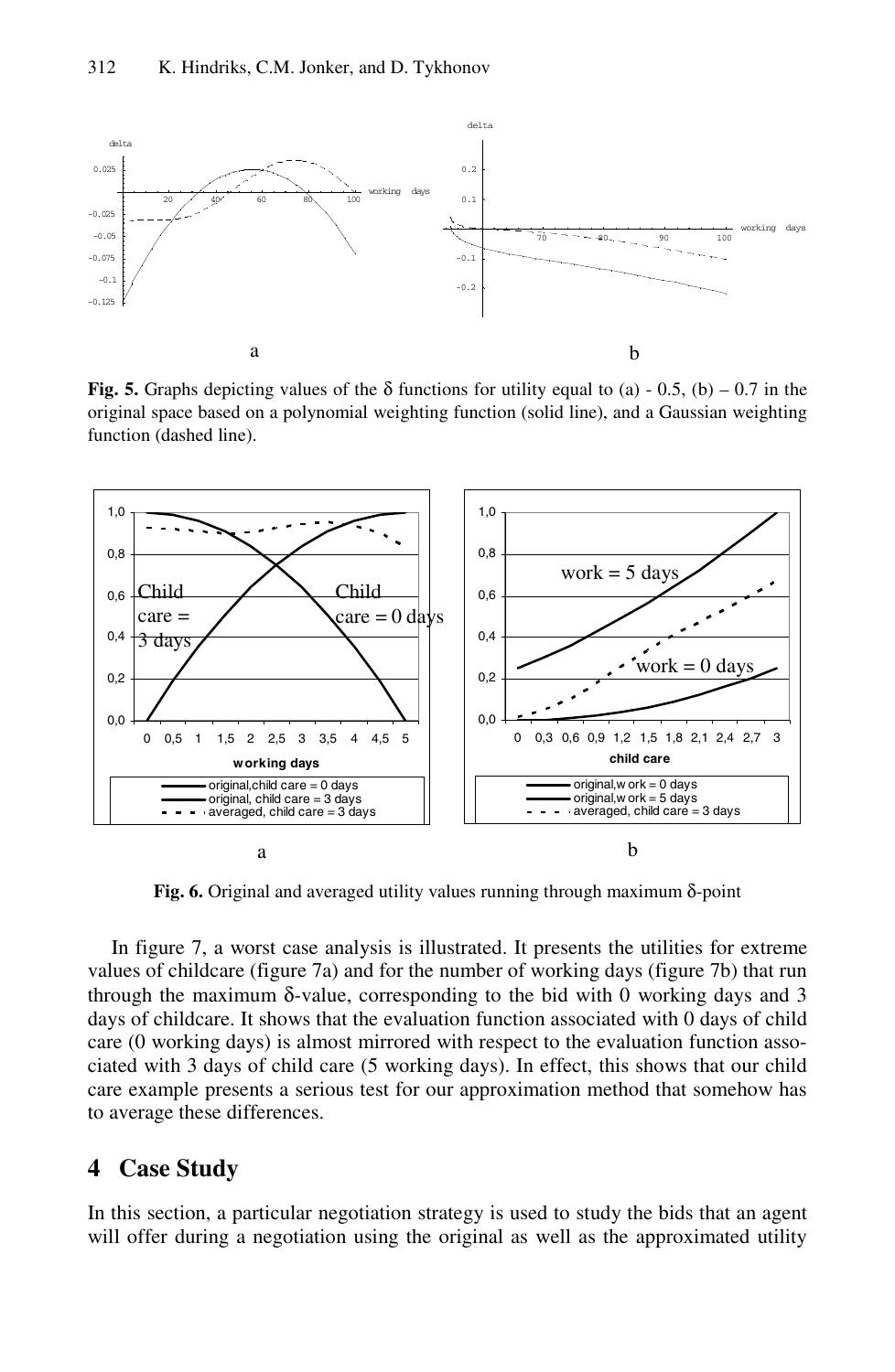space. The negotiation strategy that an agent decides to use should not only fit the agent's personality profile and culture, its experience in general and the current domain and negotiation partner, but it also has to be applicable given the utility space.

A transformation of the utility space will have an effect on the negotiation process as well as on the negotiation outcome. To assess the impact of the weighted averaging approximation method, a negotiation strategy is applied to the employment contract example. Here, we use the ABMP-strategy proposed by Jonker and Treur [4].

The ABMP-strategy determines a bid in two steps: the strategy first (a) determines the target utility for the next bid, and then (b) determines a bid that has that target utility. The (b) part of the strategy is very efficient for independent utility spaces. For the purpose of comparison, however, we can use exhaustive search through the complete utility space to find a bid in the second step, provided that the space is discretized in a suitable manner (using small enough steps). In this way, the first step (a) in the ABMP-strategy followed by the second step (b) using exhaustive search can be applied to the original utility space whereas the original ABMP strategy can be applied to its approximation.

An additional check is incorporated into the strategy when the approximated utility space is used to avoid the risk of accepting bids with low utilities in the original space that have much higher utilities in the approximated space. The bids with high  $\delta$ values, that have shifted significantly due to application of the averaging method, can be filtered out in this additional step. The check applies both to a received bid as well as to the computation of a proposal for a new bid. When the agent receives a bid from its opponent, the agent has to calculate the associated original utility as well and compare it with the bid acceptance threshold. When a new bid is send to the opponent, the agent also has to check the associated utility in the original space to ensure that the bid is not worse than the current utility acceptance level. If the bid does not satisfy this condition, then agent has to find an alternative bid with the same utility value but with different issue values. These new values can be selected by systematically going through the bid space using (variants of) equation (12). This procedure guarantees that the agent will never propose or accept a bid which has a very low utility in the original utility space.

This additional check is computationally cheap, involving only a simple calculation using the original utility equations. Still, the computational costs may increase again since an agent may repeatedly need to find new bids that are acceptable. The probability of finding an appropriate bid, however, is high in regions close to the mpoint. Adding a check thus still results in significant reduction of the computational costs compared with exhaustive search.

In our experiments, the same profile of the employer was used in the original as well as in the approximated case.

Figure 8a shows the outcome space build up out of the utilities of the employer and employee per bid. Each point on the chart represents one bid. The coordinates of the bid are the utilities of the opponents (x-coordinate is the employer's utility of the bid, y-coordinate is the employee's utility of the bid). The Nash product, see e.g., [8], representing a bid with the highest utilities simultaneously for both opponents of the original utility space equals 0.53 and corresponds to a bid of 5 working days with 2.5 days of childcare, which satisfies the employee's constraints. The Kalai-Smorodinsky solution is 1.5 days of child care and 5 working days. This bid is found by locating a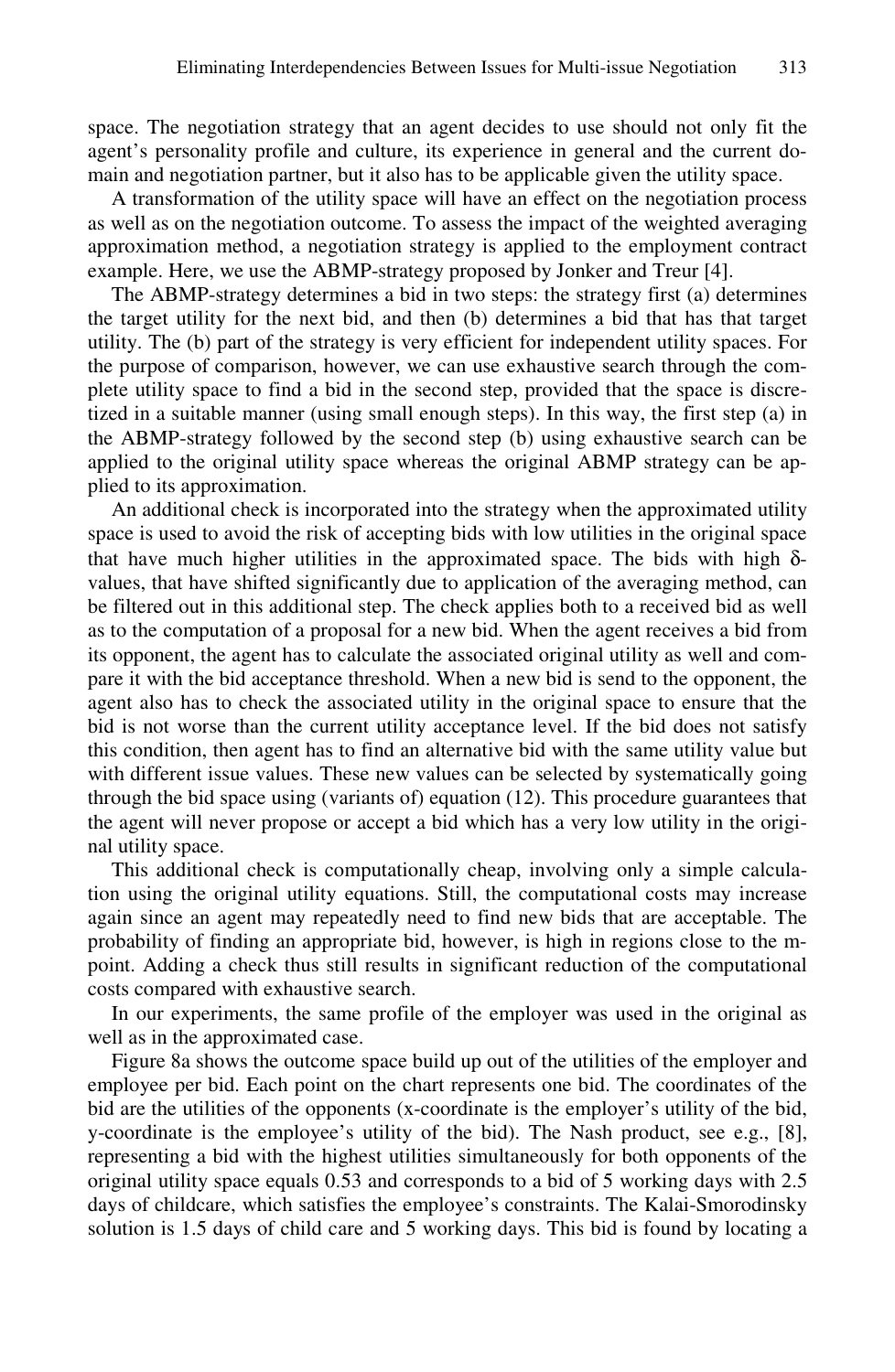bid on the Pareto-optimal frontier, which is closest to the line drawn from points with utilities of  $(0; 0)$  to points with utilities  $(1; 1)$ , see e.g., [8]. This bid represents a negotiation outcome where both parties get the same utility. Using the ABMP strategy with exhaustive search for both parties, the negotiation lasts 4 rounds (4 bids from each side, the employer starts) and finishes when the employee accepts a bid of 2 days of childcare with 4.5 working days.

Figure 8b presents the result using the original ABMP strategy for both parties, where the profile of the employee has been approximated. The bids in the utility space are now concentrated around the employees original and approximated utility level of 0.7 (the m-point) with some spread towards lower utilities. The Nash product shifts to the bid of 5 working days and 1.5 days of childcare and the Kalai-Smorodinsky solution now is 4 working days and 1.5 days of childcare.



**Fig. 7.** Outcome space, optimality criteria, and negotiation paths (a) for the original utility space of the employee, and (b) for the approximated utility space of the employee

The original outcome space and the approximated one are significantly different. However, the difference is not critical for the negotiation itself due to the fact that most of the bids for which the difference is significant will not be used in a negotiation and we basically aim for the efficient solutions (Kalai-Somorindinsky point, and Nash Product). Also note that the bids are shifted only on the vertical axis (employee's utility), because the employer's profile remains the same.

The negotiation performed for the same setup but using the approximated employee's utility space is also finished in 4 rounds as in the previous experiment and also results in a deal of 4.5 working days and 2 days of childcare.

This example shows that the approximation procedure leads to some shifts in the efficient outcomes of the negotiation with respect to Nash and Kalai-Smorodinski. However, it also confirms that these bids and those around them preserve their meaning for the negotiator. Negotiation outcomes for both utility spaces are rather close even though the negotiation paths are different.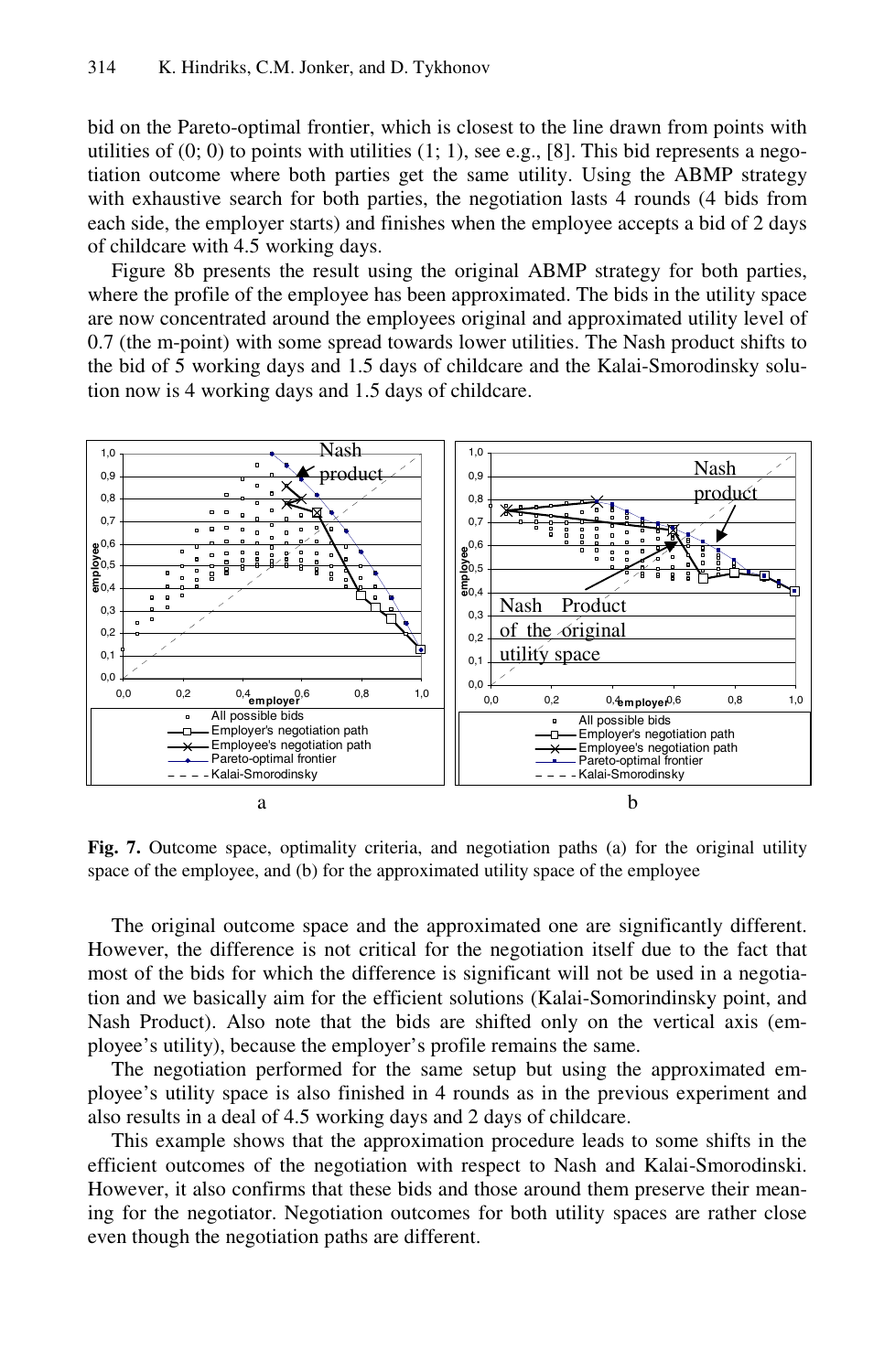# **5 Conclusion**

In this paper we introduced a new approach that allows agents to deal with complex utility functions in a negotiation environment with interdependent issues. Instead of representing the negotiation task as an optimization task for interdependent issues we propose an approximation method to simplify the agent's utility using the observation that in common negotiation settings the expected negotiation outcome is approximately known and the insight that the nature of utility spaces for such common negotiation settings has enough structure to make our approach applicable. The method provides a means to analyze the impact of the approximation on a particular utility space, thereby making it possible to determine up front, whether or not the approximation is useful in any particular domain.

The main advantage of the proposed method is that it enables applicability of a wider range of computational negotiation strategies without introducing a mediator into the negotiation. Available information about the domain and the most probable negotiation outcome can be used to increase the accuracy of the method in the utility area around the expected outcome, which is most important for the negotiation. The additional check that compares the utility of exchanged bids with the utility of the original utility space during a negotiation prevents an agent from accepting low-utility bids in the original space with a high  $\delta$  (error) in the approximated space. This check in itself is computationally cheap and ensures reasonable negotiation performance.

Robu at al. in [9] propose a graph-based technique to learn complex opponent's profiles. The authors propose an algorithm of exponential computational complexity for searching through a learned utility space of the opponent. The main interest in [9], however, is the scalability of a model for representing an opponent's profile which is different from the approach proposed here to simplify an agent's profile.

In future research, we want to identify in more detail which classes of utility functions can be approximated by weighted averaging sufficiently accurate. Another interesting direction for research would be a modeling experiment with humans, to gain a better understanding of the nature of the complexity of human preferences and the ways in which humans simplify the negotiation task.

## **References**

- [1] Bar-Yam, Y., (1997). *Dynamics of complex systems.* Reading, Mass., Addison-Wesley.
- [2] Barbuceanu, M., Lo, W.K., (2001), Multi-attribute Utility Theoretic Negotiation for Electronic Commerce. In: Dignum, F, and Cortés, U., (eds.), Agent-Mediated Electronic Commerce III, Lecture Notes in Computer Science, Vol. 2003, Springer – Verlag, pp.15-30.
- [3] Binmore, K., (1992), Fun and Games: A Text on Game Theory, D.C. Heath and Company, Lexington.
- [4] Jonker, C.M., Treur, J., An Agent Architecture for Multi-Attribute Negotiation. In: B. Nebel (ed.), *Proceedings of the 17th International Joint Conference on AI, IJCAI'01*, 2001, pp. 1195 – 1201.
- [5] Klein, M., Faratin, P., Sayama, H., and Bar-Yam, Y., (2002), Negotiating Complex Contracts. In: Autonomous Agents and Multi-Agent Systems, Bologna, Italy: AAAI Press. Paper 125 of the Center for eBusines@MIT. http://ebusiness.mit.edu.